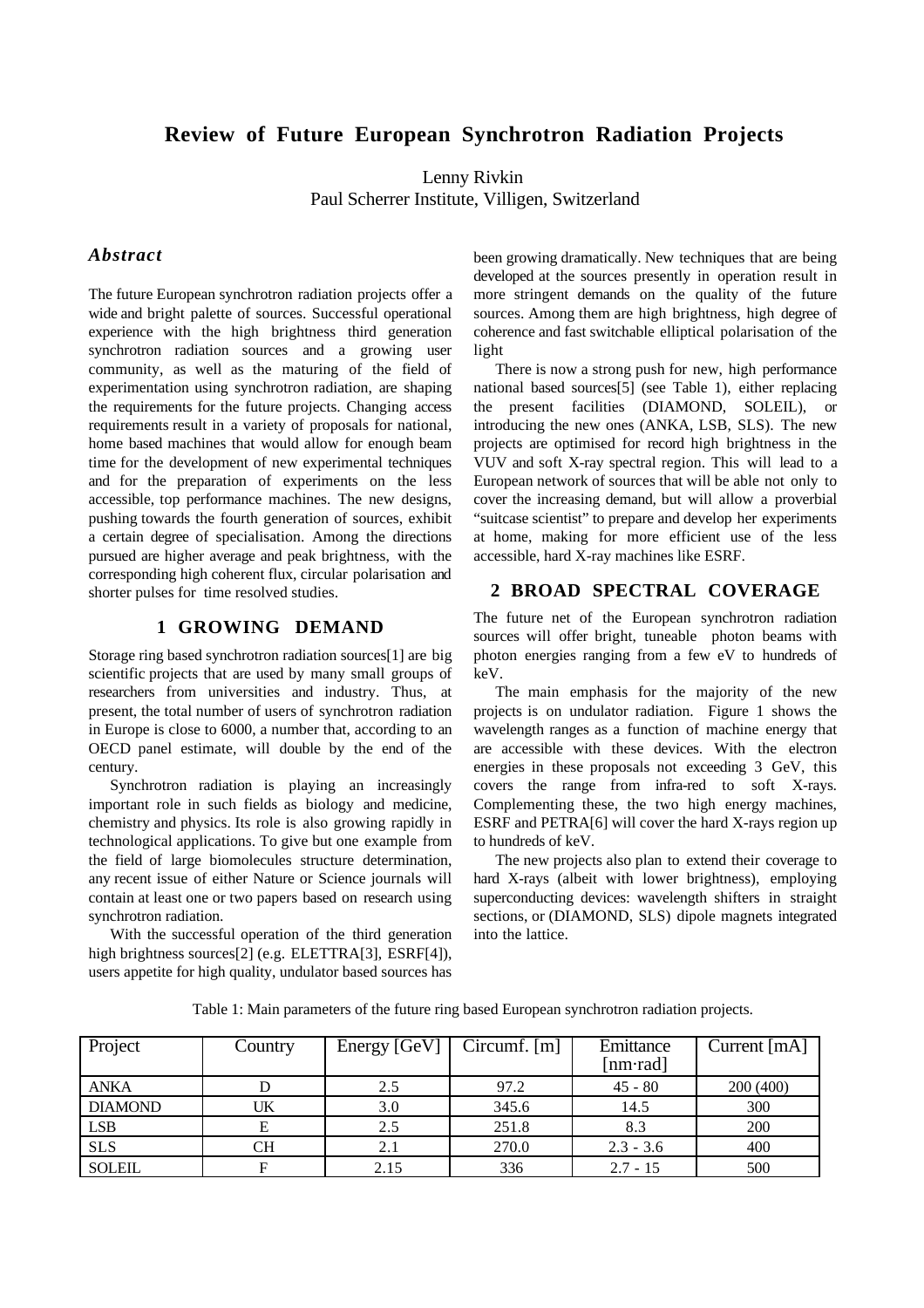

Figure 1: Universal undulator radiation diagram. The wavelength ranges of undulator radiation attainable at the European synchrotron radiation sources (including the future projects). Radiation wavelength is plotted against the electron energy on a log log scale. The two dotted parallel lines represent the range accessible at a given energy. As a lower limit, an undulator with effective period of 2 mm is chosen (e.g. period of 18 mm, ninth harmonic and  $K = 1.4$ ). The upper limit is represented by an effective period of 2000 mm (e.g. period of 200 mm, first harmonic and  $K = 6$ ). Diffraction limits for the linacs (normalised emittance of  $10^{-6}$  m·rad) and for storage rings (0.1 nm·rad @ 1 GeV) are indicated in the plot. The K-absorption edges of some elements are shown as well.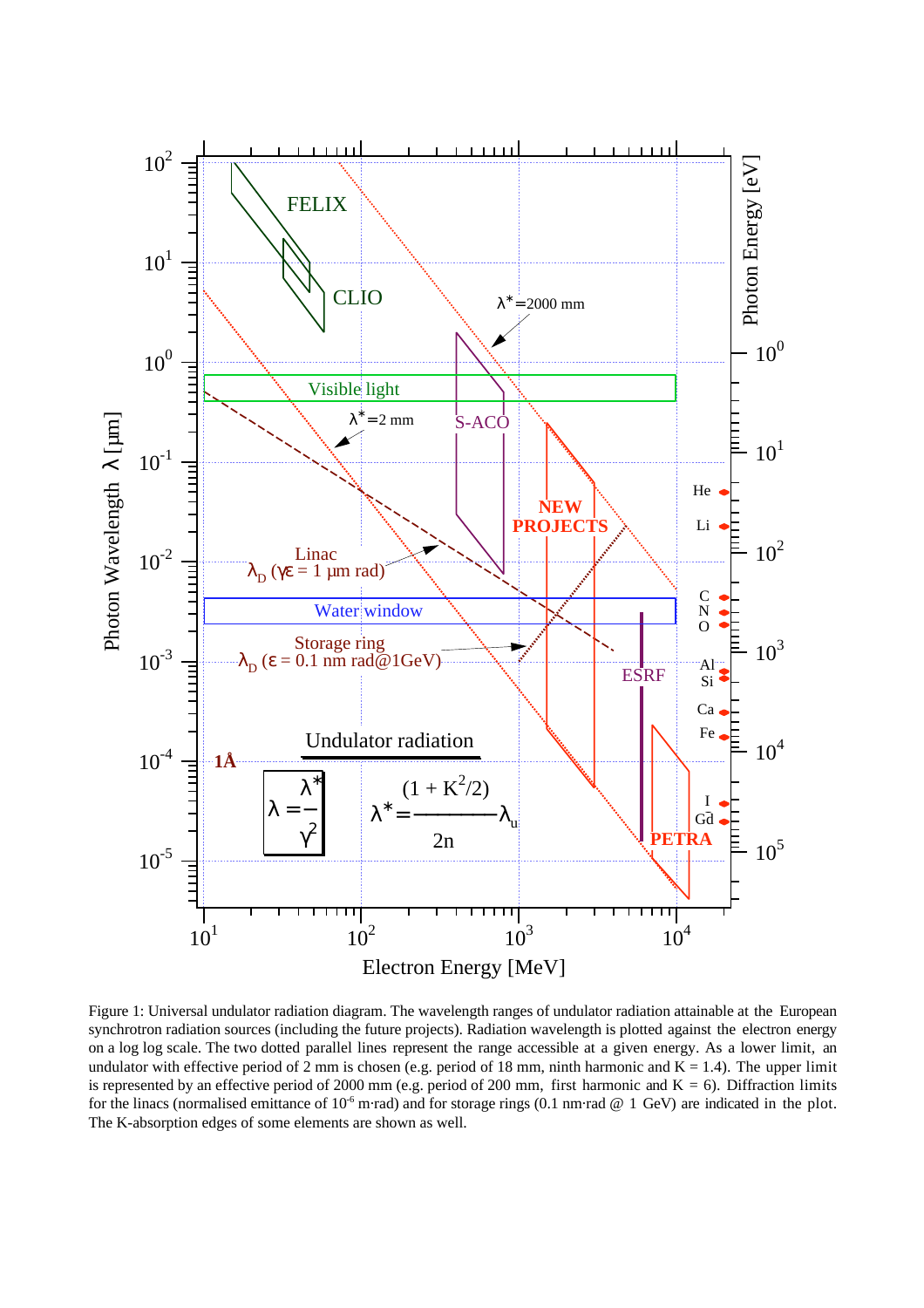#### *2.1 Low photon energies*

Several of the proposed projects, DIAMOND, SOLEIL and SLS have incorporated into their designs very long (14 - 20 meters) straight sections. Comparatively long period (up to 500 mm), very long undulators that can be realised as fixed gap, electromagnetic devices will provide nearly diffraction limited sources of photons in the energy range from a few eV to a few hundred eV (see Figure 2). The coherent flux from these devices will exceed  $10^{15}$ photons per second into 0.1% bandwidth.

Furthermore, these devices would be capable of generating elliptically polarised light in the region between 10 and 1000 eV. The helicity of the light could be switchable at a rate of tens of Hz.



Figure 2: Low photon energy end of the spectrum, covered by long period, very long undulators planned for in the future projects.

This part of the spectrum (up to UV region) will also be covered by the storage ring based Free Electron Lasers (FEL)[7], capable of producing much higher average brightness (on the order of  $10^{26}$ ). The FEL action results in micro-bunching of the electron beam on the wavelength scale, and the radiation from such a micro-bunch is proportional to the square of the number of particles in it.

Linac based FELs working in the so-called Self Amplified Spontaneous Emission (SASE) regime are under development at SLAC and DESY. The proposed TESLA FEL project[8] would be able to extend the FELs coverage of this region into the water window (see Fig. 1) with average brightness on the order of  $10^{22}$ 

## *2.2 High photon energies*

The high end of the photon spectrum will benefit from very high brightness undulator based sources installed on the high energy electron rings ESRF and PETRA. Future plans at ESRF include lowering the horizontal electron beam emittance down to 3 nm·rad and the vertical emittance down to 0.006 nm·rad. This will extend the coverage up to 100 keV photon energies.

PETRA ring at DESY, used at present as an injector for HERA, was recently modified to serve as a synchrotron radiation source[6]. It is capable of ramping 60 mA beams of electrons or positrons from 7 GeV up to the energy of 12 GeV. A low emittance mode (8 nm·rad at 7 GeV) is under investigation. In the future this new source will be able to extend the coverage up to 200 keV.

The new projects, based on storage rings with energy below 3 GeV, are planning to use multipole wigglers, superconducting and normal bending magnets to extend the spectral coverage to hard X-rays (see Fig. 4).



Figure 3: Very high photon energy end of the spectrum, covered by high energy machines.

#### *2.3 VUV and soft X-rays region*

Here is where most of the proposed projects are optimised for the highest brightness (DIAMOND, LSB, SLS, SOLEIL). Undulators with periods ranging from 80 mm down to 15 mm are capable of delivering brightness in the range of  $10^{19}$  -  $10^{21}$  photons/s/mm<sup>2</sup>/mrad<sup>2</sup>/0.1%BW. The majority of users will be served by these sources. Design performance is illustrated in Fig. 4 for the case of SLS.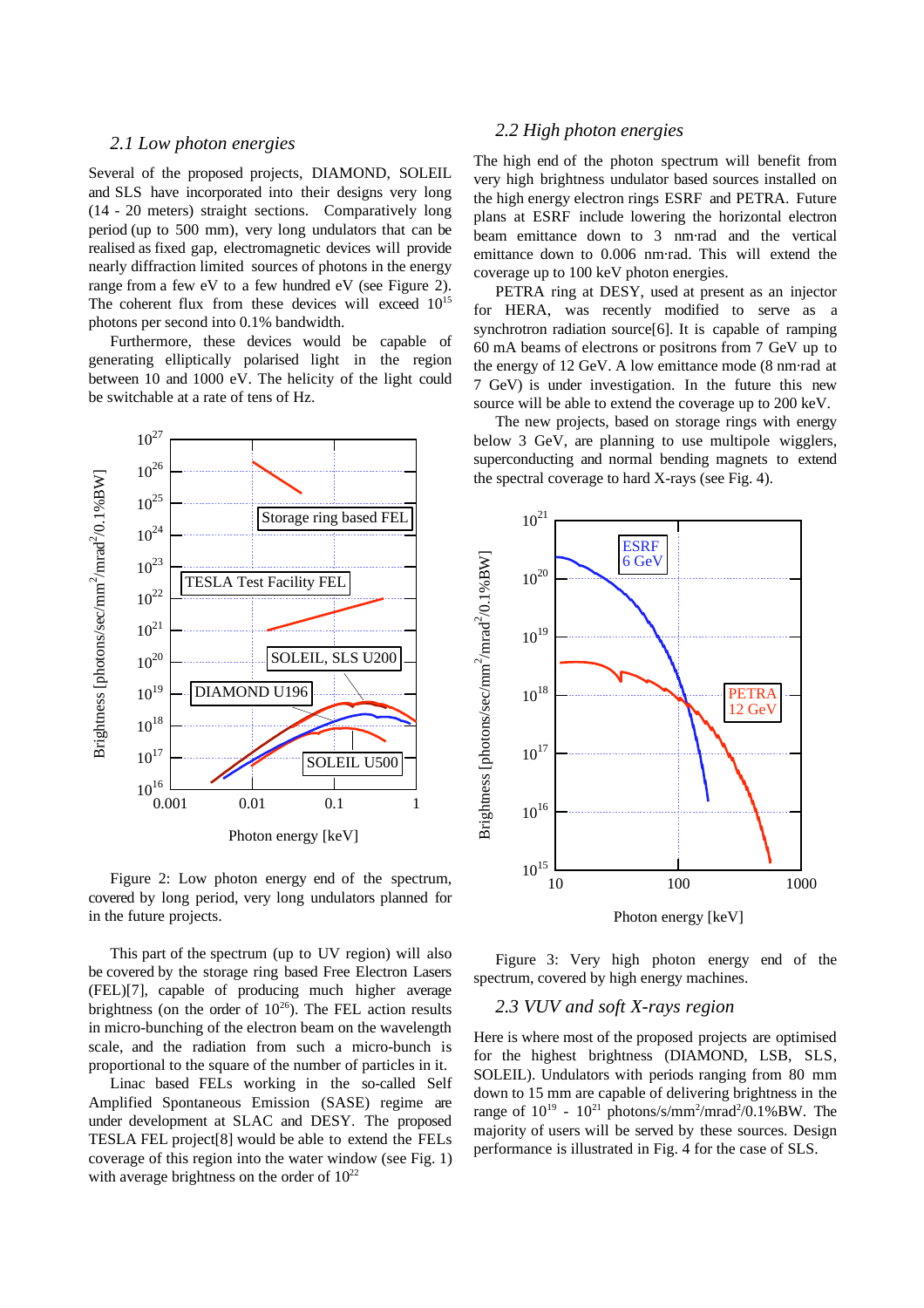

Figure 4: Brightness from proposed medium energy rings, illustrated on an example of the Swiss Light Source.

### **3 PERFORMANCE OPTIMISATION**

The main figure of merit for the new projects is the high brightness. Most of the designs opt for low emittance lattices to achieve this, the ultimate goal being the socalled diffraction limited source (when the effective source phase space is dominated by the diffraction limit at a given wavelength, corresponding roughly to  $\lambda$ /10)[9].

#### *3.1 Quest for small emittance*

The equilibrium emittance in a storage ring is determined mainly by the energy  $E$ , bending angle per bend  $\theta$  and optics in the dipole magnets (expressed by the lattice form-factor  $F_{\text{lattice}}$ :

$$
\varepsilon \propto E^2 \cdot \theta^3 \cdot F_{\text{lattice}}
$$

The shaping of the beta and dispersion functions in the dipoles is very close to the optimum. One trick, that gains about a factor of two in emittance and that is being used by several existing and proposed sources, is to allow for non-zero dispersion in the straight sections. First proposed by M. Eriksson[10] for the MAX II design, it also allows for local chromaticity correction in the straights, resulting in overall reduction of sextupole strengths. The disadvantage of this method, especially for the lattices with vertical emittance already at or below the diffraction limit, is that the horizontal beam size is increased by a chromatic contribution, proportional to the amount of dispersion and to the energy spread in the beam. For example, in the high brightness optics option of SOLEIL, with 2.7 nm·rad emittance, the contribution to the beam size from about 20 cm dispersion in the straight offsets the gain in brightness, corresponding to an equivalent emittance of 5 nm·rad with zero dispersion (nevertheless, achieving higher brightness, than the nominal design lattice with zero dispersion and 7.7 nm·rad emittance).

Significant reduction in emittance in the future designs can then only be achieved by reducing the bending angle per dipole  $\theta$ , resulting in many cells, large ring size designs (see e.g. some of the damping rings designs for the future linear colliders). One should not forget, that LEP at injection energy (20 GeV) stores full current beams with an equilibrium emittance of the order of 2 nm·rad. And the layout of LEP lattice is far from optimum utilisation of this "tunnel with a future" as far as the synchrotron radiation production is concerned.

#### *3.2 Peak brightness, short pulses*

The maximum peak current in a storage ring (at equilibrium) is probably limited to about 500 A. Compared to typically 0.5 A average current in the present designs, this limits the *peak brightness* to the region of  $10^{23}$  -  $10^{24}$ . FEL projects mentioned above promise to deliver up to ten orders of magnitude higher performance, reaching peak brightness on the order of  $10^{34}$ !

In addition, since the highest peak currents are achieved well above the turbulent bunch lengthening threshold, the increased energy spread deteriorates the peak brightness of lattices with finite dispersion in the straight sections.

Short pulses of synchrotron radiation are of great interest for time resolved studies. Making bunches shorter than 1 mm (at equilibrium) will be a difficult task. It is interesting to note here a small and negative momentum compaction factor optics option developed for SOLEIL that achieves this value of bunch length at low currents, at the same time maintaining a low equilibrium emittance.

## *3.3 Coherent flux*

Equally important for the optimisation of the properties of the future sources of synchrotron radiation, high brightness also insures a *high degree of coherency* of the source, i.e. high number of photons emitted into a diffraction limited phase space volume at a given wavelength. Using the so-called "resolution-luminosity", or half Airy disk criterion[11] for the phase space acceptance, we show in Fig, 5 the coherent photon flux that will become available in the future from the undulators at the high brightness sources.

X-ray microscopy, holography and phase contrast imaging, are the main techniques, pioneered in the past few years at the existing second and third generation sources, that will benefit from the higher coherent power that will become available at the future machines.